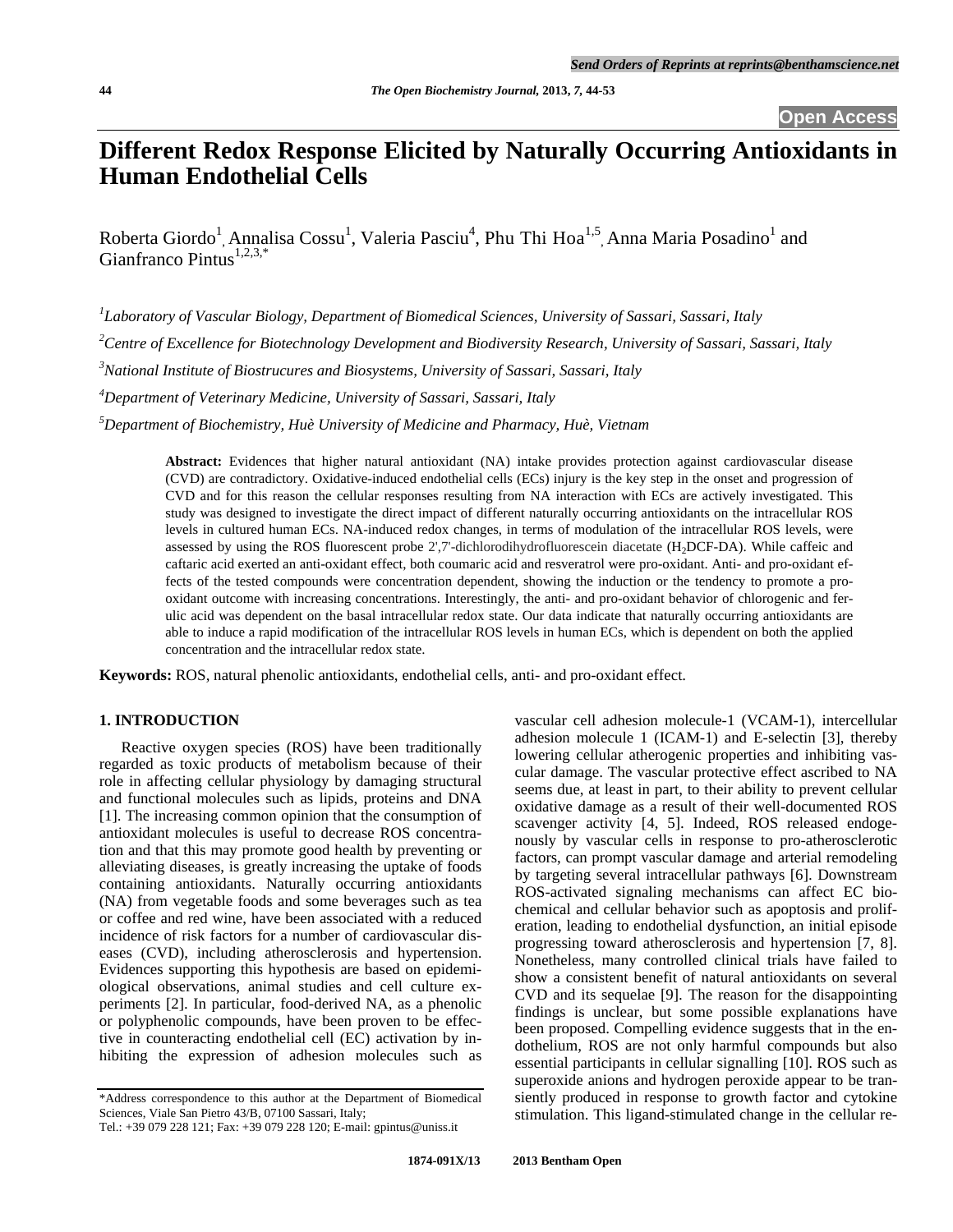dox state participates in downstream signal transduction by modulating activity of enzymes and transcriptions factors, which are crucial regulators of EC proliferation and angiogenesis [10]. Thus, endothelial production of ROS appears both to sustain growth and to lead to cellular death, and ROS, by simultaneous functioning as pro- and anti-apoptotic messengers, have both a protective and deleterious role in EC [7]. In addition, natural antioxidants, do not always behave like antioxidants; depending upon the concentration [11, 12] and environmental oxidative status [13, 14], they can in fact have a pro-oxidant effect thereby causing reversible or irreversible cellular damage. In this light, antioxidantbased strategies aimed at inhibiting the production and/or action of intracellular ROS, with the goal of preventing endothelial damage or dysfunction, may have the untoward effect of leading to EC loss and therefore promote CVD. Despite the large number of papers reporting the protective effect exerted by natural antioxidants against diseases or toxic drugs, there is a paucity of research on their possible toxicity. In particular, relatively few reports analyzed the effect of naturally occurring antioxidants on the intracellular ROS levels in unstressed human EC.

 Hence, the present work was undertaken with the intent to investigate the effect of different NA on the intracellular ROS levels of human ECs. Here we report that different food-contained NA are able to rapidly modify the intracellular ROS levels in cultured human EC. The anti- and prooxidant effects of the tested compounds depend upon the concentrations used and the basal intracellular ROS level. We also provide evidence that antioxidant-induced increase of the intracellular ROS levels is mediated by flavincontaining oxidases.

# **2. METHODS**

#### **2.1. Reagents**

 Antioxidants: caffeic acid, coumaric acid, chlorogenic acid, caftaric acid and ferulic acid were prepared by the Istituto Agrario sperimentale San Michele all'Adige (Trento, Italy), resveratrol was supplied by Sigma (St. Louis, MO). The concentrations used for all the antioxidants were in a range between 0.5-50 µM. Indeed, several published works show that NA such as Resveratrol for instance, can reach *in vivo* concentrations comparable to the ones we have chosen for this experimental study. Each freeze-dried antioxidant was dissolved in ethanol solvent and stored at -20°C. Inhibitors of ROS-generating enzymes used where: Rotenone (10 µM), 4-(2-aminoethyl) benzenesulfonyl fluoride (AEBSF) (10 µM) both from Sigma-Aldrich (St. Louis, MO); N (G) nitro-L- arginine methyl ester (L-NAME) (1 mM), diphenylene iodonium (DPI) (20  $\mu$ M) and apocynin (30  $\mu$ M) all from Calbiochem (EMD Chemicals Inc San Diego, CA).

#### **2.2. Cell Culture and Treatments**

 Primary human ECs were isolated from human umbilical cords and cultured as previously described [15, 16]. Briefly, ECs were detached from the interior of the umbilical vein of a 30 cm segment cord by treatment for 10 min at 37°C with 0.05% (w/v) collagenase type II from *Clostridium hystolyticum* (Sigma) in medium M199 (Invitrogen) containing 100

U/ml of penicillin G sodium salt and 100 μg/ml streptomycin sulfate (Sigma). ECs were harvested by centrifugation at 1000×*g* for 10 min and resuspended in 5 ml medium M199 supplemented with  $10\%$  (v/v) foetal calf serum (FCS),  $10\%$ (v/v) newborn-calf serum (Invitrogen, Carlsbad, CA), 2 mM glutamine and antibiotics. Cells were then plated in  $25 \text{ cm}^2$ tissue culture flasks (Falcon, Oxnard, CA) pre-treated with 0.1 % gelatin and cultured in an atmosphere of 5%  $CO<sub>2</sub>/95%$ air. Cultured cells were identified as endothelial by their typical cobblestone appearance and production of Von Willebrand factor. ECs were used within three passages, and all the experiments were performed in 96-well black plates (Corning). In order to mimic physiological vessel wall conditions, before experimentation cells were grown until confluence to reach contact-dependent growth inhibition.

 The levels of intracellular ROS were monitored in cultured ECs during a time course of 160 minutes under three different experimental conditions: i) single antioxi-dants; ii) single antioxidants plus selected ROS-generating enzymes inhibitors; iii) only ROS-generating enzymes inhibitors. Sites of intracellular ROS production were investigated by using different inhibitors of ROS-generating enzymes. Respiratory chain-deriving ROS generation was investigated using the complex I (NADH dehydrogenase) inhibitor rotenone (10  $\mu$ M) [17]. To study the contribution to ROS production of nicotinamide adenine dinucleotide phosphate-oxidase (NADPH)-dependent oxidases, we ran sets of experiments in the presence of the NADPH oxidase inhibitors 4-(2-Aminoethyl) benzenesulfonyl fluoride hydrochloride (AEBSF) (10  $\mu$ M) and apocynin (30  $\mu$ M) [18], while the broad involvement of flavoprotein oxidases was investigated by using diphenylene iodonium (DPI) (20 µM), which is a general flavin-containing enzymes inhibitor [19]. L-NG-Nitroarginine methyl ester (L-NAME) (1 mM), a nitric oxide synthase (NOS) inhibitor, was used to test NOS involvement in ROS production [20].

#### **2.3. Measurements of Intracellular ROSLevels**

 Intracellular ROS levels were determined by using the ROS molecular probe 2',7'-dichlorodihydrofluorescein diacetate  $(H<sub>2</sub>DCF-DA)$  (Invitrogen) [21]. Within the cell, esterases cleave the acetate groups on  $H<sub>2</sub>DCF-DA$ , thus trapping the reduced form of the probe (H2DCF). Intracellular ROS oxidize H2DCF, yielding the fluorescent product, DCF. For ROS measurements cultured cells were pre-incubated for 30 minutes with 200 µl of PBS plus (120 mM NaCl, 2.5 mM KCl, 8.5 mM NaH<sub>2</sub>PO<sub>4</sub>, 1.5 mM KH<sub>2</sub>PO<sub>4</sub> CaCl<sub>2</sub> 0.5 mM, MgCl<sub>2</sub> 1mM,  $C_6H_{12}O_6$  30mM) containing 3  $\mu$ M H<sub>2</sub>DCFDA, then washed with PBS and treated as described. Fluorescence was measured by using a Tecan GENios plus microplate reader (Tecan, Männedorf, Switzerland) in a lightprotected condition. Excitation and emission wavelengths used for fluorescence quantification were 485 nm and 535 nm respectively. Treatments-induced variation of fluorescence was kinetically measured every minute for 120 consecutive minutes. All fluorescence measurements were corrected for background fluorescence and protein concentration. Using untreated cells as a reference the anti- and prooxidant outcome was evaluated by comparison of five measurements and expressed as a percentage of untreated controls.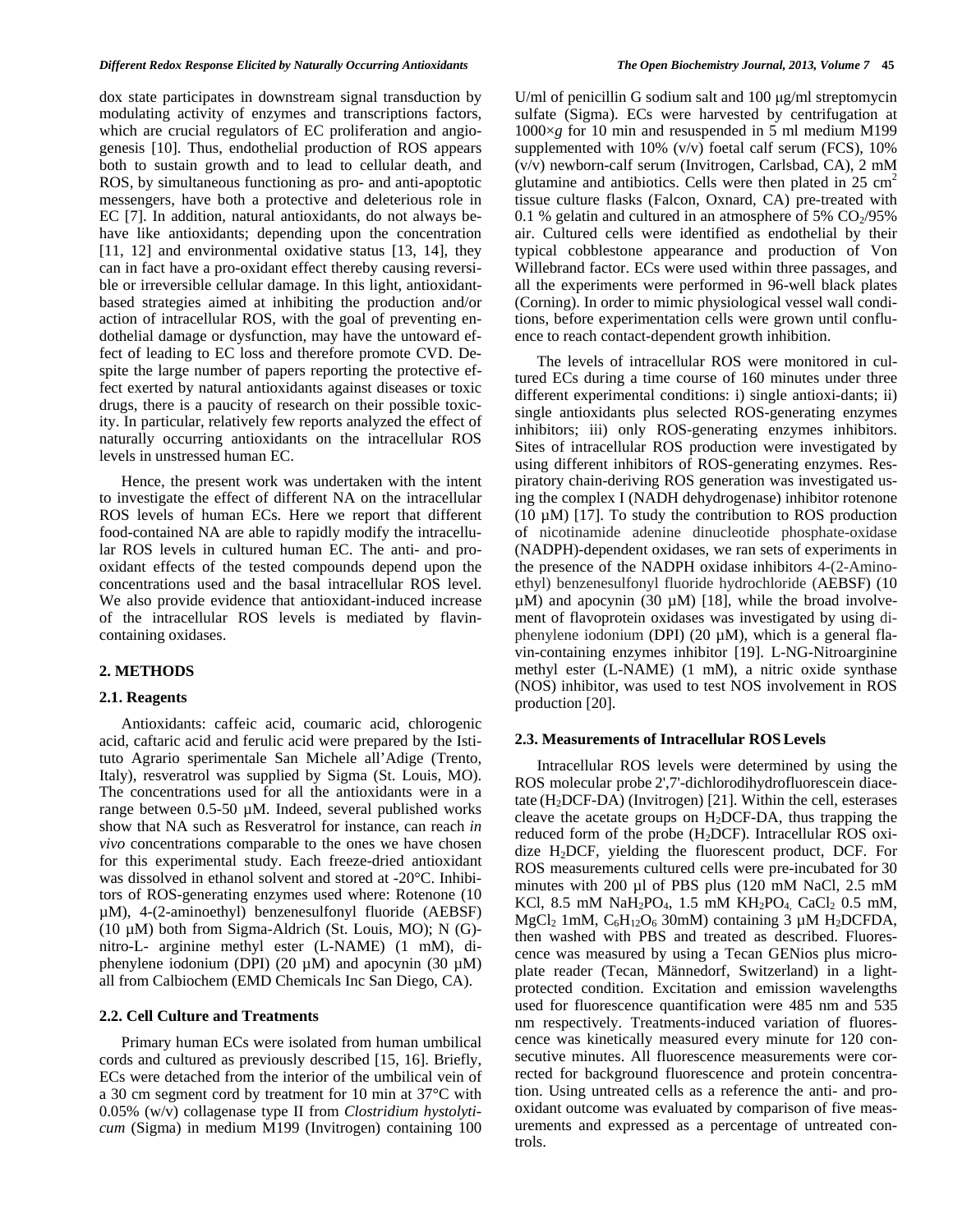#### **2.4. Statistical Analysis**

Data are expressed as means  $\pm$  S.D. of at least five different experiments. One-way analysis of variance followed by a post-hoc Newman-Keuls Multiple Comparison Test were used to detect differences of means among treatments with significance defined as  $P < 0.05$  (GraphPad Prism version 5.00.

# **3. RESULTS**

# **3.1. Effect of Natural Antioxidants on Intracellular ROS Levels in Human Endothelial Cells**

 Here we assessed the effect of different natural antioxidants on rapid intracellular ROS modification in cultured human ECs. Naturally occurring phenolic compounds, such as resveratrol, coumaric acid, caffeic acid and chlorogenic acid (Fig. **1**), have been extensively employed as antioxidant because of their ability to counteract oxidative stress. However, data concerning their direct anti- and pro-oxidant effect, in terms of ability to rapidly modulate the levels of intracellular ROS in unstressed normal human ECs are lacking. To investigate such aspects, cells were incubated for 30 minutes with 1  $\mu$ M H<sub>2</sub>DCF-DA and then treated with the indicated NA. Under these experimental conditions the levels of intracellular ROS were kinetically assessed during a timecourse of 120 minutes. Using as reference untreated cells, the overall cellular redox response was evaluated by comparison of the slope obtained from each single kinetic fluorescence measurement ( $n=5$  or more). Exposition of ECs to 25  $\mu$ M of different antioxidants resulted in a diverse effect upon intracellular ROS generation. As shown in Fig. (**2A**), the addition of caffeic acid caused a decrease of the intracellular ROS production eliciting a significant anti-oxidant effect compared to untreated cells (inset Fig. **2A**). On the contrary, the addition of both coumaric acid and resveratrol promoted a rapid increase in the levels of intracellular ROS resulting in a significant pro-oxidant effect (inset Fig. **2A**). Chlorogenic acid, after causing an initial drop of ECs ROS production, at later times of incubation (around 55 min) aroused a raise in the levels of intracellular ROS exerting, even at less extent of coumaric acid and resveratrol, an overall pro-oxidant effect (inset Fig. **2A**). As reported in Fig. (**2B**) and its inset, caftaric acid and ferulic acid showed an analogous behavior to thatevoked by chlorogenic acid and caffeic acid, respectively , probably because of the same chemical structure of the analogous antioxidants (Fig. **1**).

# **3.2. Anti- and Pro-oxidant Effect of Chlorogenic and Ferulic Acid Depends on Basal Intracellular Redox Conditions**

 It is now becoming evident that some antioxidant compounds, depending upon the environment redox conditions, can have both anti and pro-oxidant behavior [13, 14]. In order to investigate such aspects in human ECs we ran sets of experiments assessing the antioxidant-induced redox modification in response to different initial intracellular ROS levels. Fig. (**3, A-D**) shows plots of the slope value (kinetic measurements of intracellular ROS levels after NA stimulation) expressed as % vs the initial measured intracellular ROS level (first 5 minutes of basal ROS measurement before the stimulation with NA) for each tested antioxidants. As compared to untreated cells and regardless the initial measured RFU, coumaric acid and resveratrol (25 µM) always elicited a pro-oxidant effect when applied for 120 minutes to ECs (Fig. **3 C and D**). Fig. (**3A**) reports the behavior of caffeic acid in response to different initial redox condition, which turned out to be anti-oxidant at all times. Treatment of ECs with 25 µM chlorogenic acid results in a dual effect,



**Fig. (1).** Name and chemical structure of the tested natural antioxidants.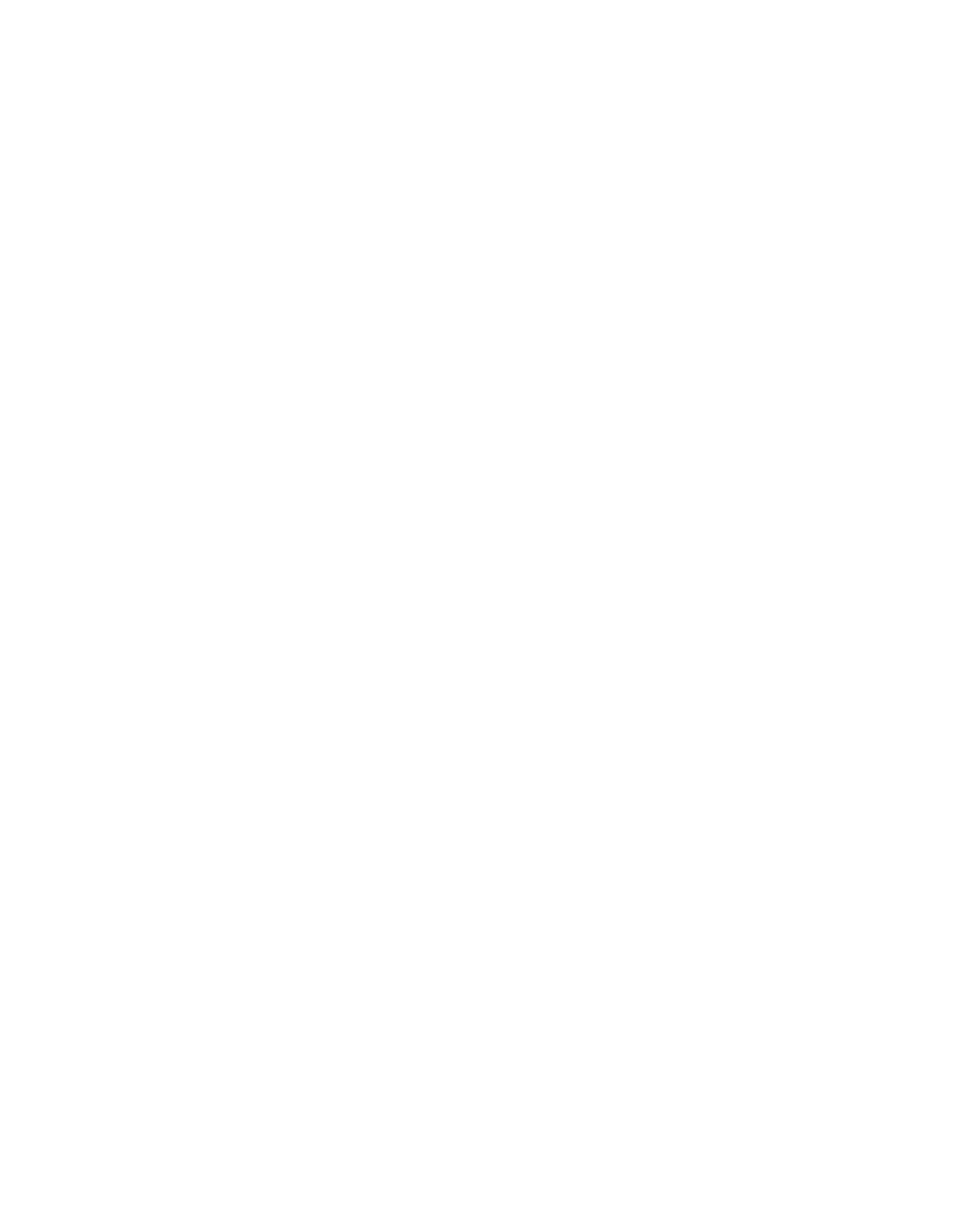

**Fig. (3).** Effect of the intracellular redox state on antioxidant-elicited anti- and pro-oxidant behaviour. Figure panels shows plots of the slope value expressed as % vs the initial measured intracellular ROS level for (**A**) caffeic acid, (**B**) chlorogenic acid, (**C**) coumaric acid, (**D**) resveratrol. In panels A-D, the value of 100 in the y-axis refer to the slope value for a ROS kinetic measurements of untreated cultured human ECs (CTRL). Other data in the y-axis refer to the slope value obtained from five different ROS kinetic measurements of cultured human ECs treated for 120 minutes in the presence of 25 µM of (**A**) caffeic acid, (**B**) chlorogenic acid, (**C**) coumaric acid, (**D**) resveratrol. Initial RFU value in the x-axis for each panel refer to intracellular ROS measurements performed at the beginning of each experiments. In panels A-D, value in the y-axis that lie above 100 are considered as an antioxidant-induced pro-oxidant outcome, while value that lie below 100 are considered as an antioxidant-induced anti-oxidant outcome. Data in the y-axis are expressed as percentage of CTRL (untreated cells value=100). \* significantly different from CTRL at P<0.05.

pro-oxidant effects, however the observed result was significantly different from the control beyond the dose of  $12.5 \mu M$ (Fig. (**4C**) and inset). At the lowest concentrations used (0,5  $\mu$ M), the treatment of EC with coumaric acid elicited a slight decrement of the intracellular ROS levels, which resulted in a reversal of its pro-oxidant effect. The current results clearly indicate a relationship between the dose applied and the potential ability of these molecules to act both as anti- and prooxidant.

# **3.4. Effect of Different Inhibitors of ROS-generating Enzymes on Antioxidant-induced Intracellular ROS Levels Modification**

 As reported in Fig. **(3)**, at a concentration of 25µM and independently of the initial intracellular ROS levels, among all the tested antioxidants only coumaric acid and resveratrol were able to always exert a significant pro-oxidant effect. We therefore decided to investigate the potential intracellular source or ROS production generated in response to the aforementioned compounds. For this purpose, we made a set of experiments employing different inhibitors of some ROSgenerating enzymes. As shown in Fig. (**5A**), the presence of the complex I NADH dehydrogenase inhibitor rotenone failed to affect intracellular ROS generation both in control and coumaric acid-treated cells. Similar results were obtained when ECs were exposed to coumaric acid in the presence of the NOS inhibitor L-NAME and the NADPH oxidase Inhibitors AEBSF (Figs **5B** and **C**) and apocynin (not show). In agreement with the failure to affect intracellular ROS generation are the results displaying no significant modification in the overall anti- and pro-oxidant activity in ECs exposed to the tested ROS-generating enzymes inhibitors (*inset* Figs **5A**-**C**). Instead, the general flavin-oxidase inhibitor DPI decreased both the coumaric acid-induced rise of intracellular ROS generation and pro-oxidant effects (Fig. (**5D**) *and inset*), clearly indicating the involvement of DPIsensitive flavin-containing oxidases **(**presumably endoplasmatic reticulum (ER)-resident oxidases) in the observed phe-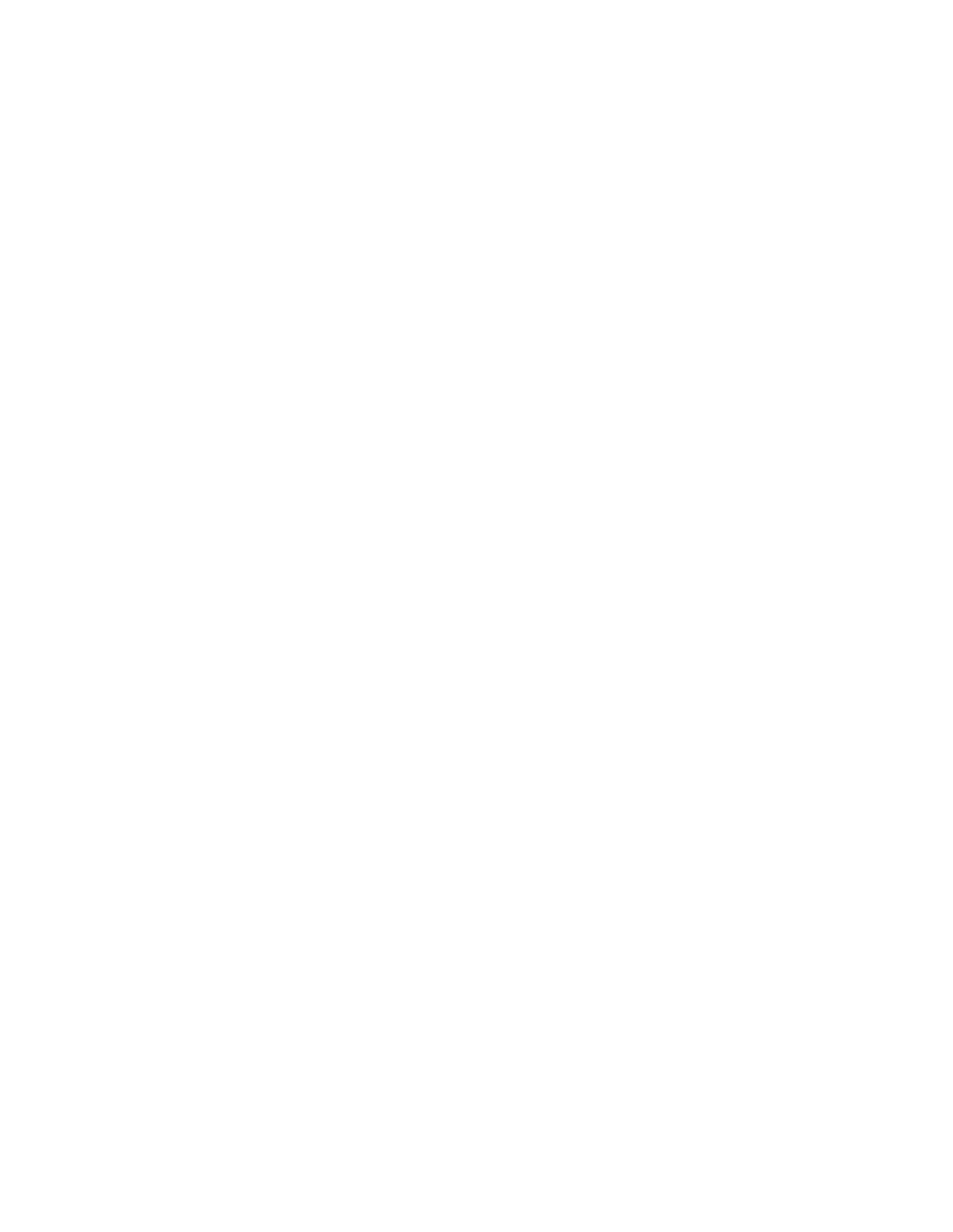**Fig. (6)**. Effect of different inhibitors of ROS-generating enzymes on Resvertarol-induced modification of the intracellular ROS levels. Measurement of intracellular ROS generation in cultured human ECs in the absence (CTRL all panels) or presence of (**A**-**D**) 25 µM resveratrol; (**A**) 10 µM rotenone, or 25 µM resveratrol + 10 µM rotenone; (**B**) 1 mM L-NAME, or 25 µM resveratrol + 1 mM L-NAME; (**C**) 10 µM AEBSF, or 25 μM resveratrol + 10 μM AEBSF; (D) 20 μM DPI, or 25 μM resveratrol + 20 μM DPI. Treatment-induced variation of fluorescence was kinetically measured every minute for 120 consecutive minutes as described in materials and methods. (Figure insets): Using as reference untreated cells, the overall anti- and pro-oxidant effect was extrapolate by comparison of the slope obtained from at least five kinetic measurements for each experimental condition. Data are expressed as percentage of control and represent the means  $\pm$  SE of five different experiments. \* Significantly different from CTRL at P<0.05. §, significantly different from 25 µM resveratrol at P<0.05.

resident CYP families in the antioxidant-induced pro-oxidant effect is suggested by the finding that the flavoprotein inhibitor DPI completely counteracted the raise in intracellular ROS elicited by the tested compounds. Such a hypothesis is strongly supported by several observations. I) DPI is a general flavoprotein inhibitor and members of the ER-resident CPY families are mainly flavin adenosine dinucleotide (FAD)- and flavin mononucleotide (FMN)-containing enzymes [23-25]. ii) The observed shift from anti-oxidant to pro-oxidant behavior always took place with increasing concentrations and this is consistent with the intervention of ERresident CYP enzymes, which may see antioxidants as xenobiotics when supplied to cells at high concentration iii) NADPH oxidases also containing FAD and NAD, however apocynin and AEBSF which inhibit NADPH oxidases with a different mechanism than DPI, did not produce any inhibitory effect on antioxidant-induced ROS generation.

 In our hands, chlorogenic acid showed a dual anti- and pro-oxidant effect, in relation to different intracellular ROS levels. Indeed, regardless of the initial ROS levels, coumaric acid and resveratrol always acted as pro-oxidants and caffeic acid as an anti-oxidant, while the treatment of cultured ECs with chlorogenic acid resulted in a double effect which was pro-oxidant at low initial ROS level and anti-oxidant at high (Fig. **3**). It may be possible that ECs with a low oxidative state recognize chlorogenic acid like a dangerous compound rather than an antioxidant and remove it through xenobiotic metabolism. On the other hand when the cellular oxidative state is high, chlorogenic acid may be normally seen by the ECs as antioxidant and used in order to counteracts high intracellular ROS leves and promote a more optimal oxidative state. In this regard, a similar dual-behavior has been reported for other antioxidants, both *in vitro* and *in vivo* experimental models [13, 14]. The different ROS levels observed at the beginning of the experiments could be related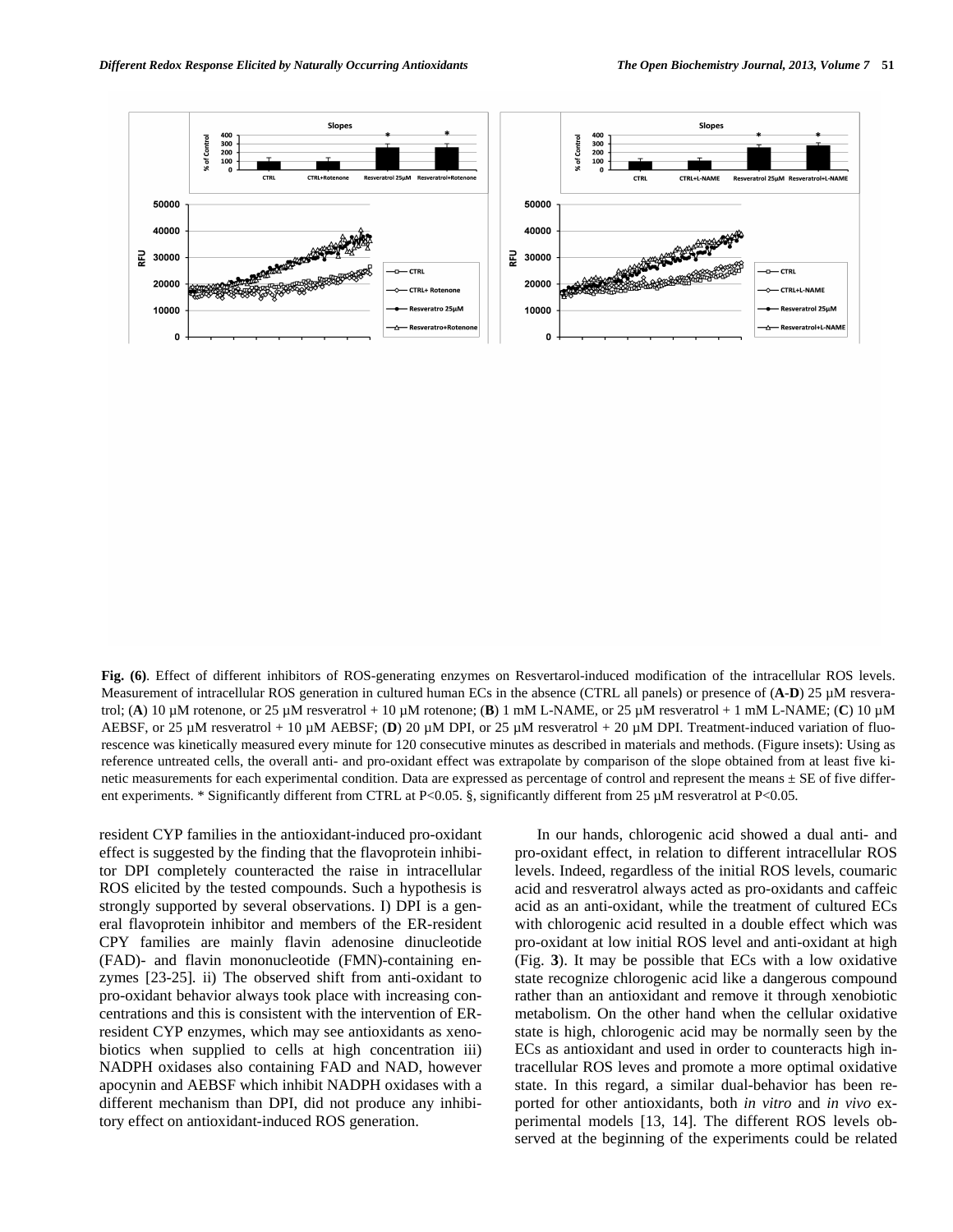to the use of a heterogeneous cell population obtained from human umbilical cords of women born in Sardinia, where G6PD deficiency is very frequent [26]. As ECs used in the current work derived from the umbilical cord of Sardinian women, and since G6PD deficiency promotes endothelial oxidant stress by aberrantly regulating intracellular ROS level [27], such a hypothesis may be conceivable.

 The current results demonstrate intracellular oxidative effect of NA due to high-dose administration in cultured ECs and may pave the way for understanding the mechanisms involved in many of their reported untoward effect. Epidemiological studies demonstrate a significant inverse correlation between polyphenol-rich foods consumption and cardiovascular risk [28]. Nonetheless, many human intervention trials, some meta-analyses and other studies indicate that antioxidants not only fail to protect against CVD [22], but also that some of them may accelerate development vascularrelated pathologies in certain subjects [29]. Explanation for these results is still unclear. Some authors suggest that dietary polyphenols may be typical xenobiotics, metabolized as such by the cell and rapidly degraded to produce toxic byproducts including ROS [30]. Thus, they may be beneficial in the correct amounts but high concentration of these compounds may not be good. Furthermore, oxidant and antioxidant status of both patients and people should be probably checked before undergoing high antioxidant intake or supplementation [31, 32]. Indeed, despite diffuse present contradictions, it appears that at least populations with insufficient or unbalanced nutritional levels may benefit from an increased intake of dietary antioxidants or supplements [33]. It may be possible that people with an altered individual oxidative state, for example people with a G6PD deficiency, may have beneficial improvement from an antioxidantenriched diet, whereas this may be dangerous for healthy people with a normal individual oxidative state. Intracellular ROS modification is a potential double-edged sword in disease prevention and promotion. While generation of ROS was once viewed as the major cause of pathological conditions, compelling evidences are now indicating that ROS play crucial roles in normal physiological processes. In particular it appears that precise regulation of intracellular ROS levels are needed to allow normal cell function [34], thus antioxidant-based strategies aimed at inhibiting the production of intracellular ROS may have the unpleasant effect of promoting EC death.

 Due to the widely promoted, tantalizing union of antioxidants and good health, enriched antioxidant diets and/or antioxidant supplementation has become a lifestyle. Our results indicate that food-derived phenolic compounds may not only counteract the negative effect of oxidative stress but could also promote EC damage by causing an imbalance of the intracellular ROS levels. Since there is a substantial body of published work that shows NA can reach *in vivo* concentrations comparable to the ones we used *in vitro*, we suggest our results could be representative of a physiologically relevant *in vivo* mechanism.

#### **CONFLICT OF INTEREST**

 The authors confirm that this article content has no conflicts of interest.

# **ACKNOWLEDGEMENTS**

 Work funded by the Italian Ministry of University (PRIN 08), Banco di Sardegna Foundation and Sardinia Region L.R. n7 2007.

#### **SUPPLEMENTARY MATERIAL**

 Supplementary material is available on the publisher's web site along with the published article.

#### **REFERENCES**

- [1] Bergamini, C.M.; Gambetti, S.; Dondi, A. Cervellati, C. Oxygen, reactive oxygen species and tissue damage. *Curr. Pharm. Des.,* **2004**, *10*, 1611-1626.
- [2] Stoclet, J.C.; Chataigneau, T.; Ndiaye, M.; Oak, M.H.; El Bedoui, J.; Chataigneau, M. Schini-Kerth, V.B. Vascular protection by dietary polyphenols. *Eur. J. Pharmacol.,* **2004**, *500*, 299-313.
- [3] Carluccio, M.A.; Siculella, L.; Ancora, M.A.; Massaro, M.; Scoditti, E.; Storelli, C.; Visioli, F.; Distante, A. De Caterina, R. Olive oil and red wine antioxidant polyphenols inhibit endothelial activation - Antiatherogenic properties of Mediterranean diet phytochemicals. *Arterioscler. Thromb. Vasc. Biol.,* **2003**, *23*, 622-629.
- [4] Rah, D.K.; Han, D.W.; Baek, H.S.; Hyon, S.H.; Park, J.C. Prevention of reactive oxygen species-induced oxidative stress in human microvascular endothelial cells by green tea polyphenol. *Toxicol. Lett.,* **2005**, *155*, 269-275.
- [5] Kris-Etherton, P.M.; Keen, C.L. Evidence that the antioxidant flavonoids in tea and cocoa are beneficial for cardiovascular health. *Curr. Opin. Lipidol.,* **2002**, *13*, 41-49.
- [6] Dimmeler, S.; Zeiher, A.M. Reactive oxygen species and vascular cell apoptosis in response to angiotensin II and pro-atherosclerotic factors. *Regul. Pept.,* **2000**, *90*, 19-25.
- [7] Irani, K. Oxidant signaling in vascular cell growth, death, and survival : a review of the roles of reactive oxygen species in smooth muscle and endothelial cell mitogenic and apoptotic signaling. *Circ. Res.,* **2000**, *87*, 179-183.
- [8] Spitaler, M.M.; Graier, W.F. Vascular targets of redox signalling in diabetes mellitus. *Diabetologia.,* **2002**, *45*, 476-494.
- [9] Willcox, B.J.; Curb, J.D.; Rodriguez, B.L. Antioxidants in cardiovascular health and disease: key lessons from epidemiologic studies. *Am. J. Cardiol.,* **2008**, *101*, 75D-86D.
- [10] Maulik, N.; Das, D.K. Redox signaling in vascular angiogenesis. *Free. Radic. Biol. Med.,* **2002**, *33*, 1047-1060.
- [11] Galati, G.; Sabzevari, O.; Wilson, J.X.; O'Brien, P.J. Prooxidant activity and cellular effects of the phenoxyl radicals of dietary flavonoids and other polyphenolics. *Toxicology,* **2002**, *177*, 91-104.
- [12] Pasciu, V.; Posadino, A.M.; Cossu, A.; Sanna, B.; Tadolini, B.; Gaspa, L.; Marchisio, A.; Dessole, S.; Capobianco, G.; Pintus, G. Akt downregulation by flavin oxidase-induced ROS generation mediates dose-dependent endothelial cell damage elicited by natural antioxidants. *Toxicol. Sci.,* **2010**, *114*, 101-112.
- [13] Gadacha, W.; Ben-Attia, M.; Bonnefont-Rousselot, D.; Aouani, E.; Ghanem-Boughanmi, N.; Touitou, Y. Resveratrol opposite effects on rat tissue lipoperoxidation: pro-oxidant during day-time and antioxidant at night. *Redox. Rep.,* **2009**, *14*, 154-158.
- [14] Carru, C.; Pasciu, V.; Sotgia, S.; Zinellu, A.; Nicoli, M.C.; Deiana, L.; Tadolini, B.; Sanna, B.; Masala, B.; Pintus, G. The Oxidative State of LDL is the Major Determinant of Anti/Prooxidant effect of coffee on Cu catalysed peroxidation. *Open. Biochem. J.,* **2011**, *5*, 1- 8.
- [15] Zinellu, A.; Sotgia, S.; Scanu, B.; Pintus, G.; Posadino, A.M.; Cossu, A.; Deiana, L.; Sengupta, S.; Carru, C. S-homocysteinylated LDL apolipoprotein B adversely affects human endothelial cells in vitro. *Atherosclerosis,* **2009**, *206*, 40-46.